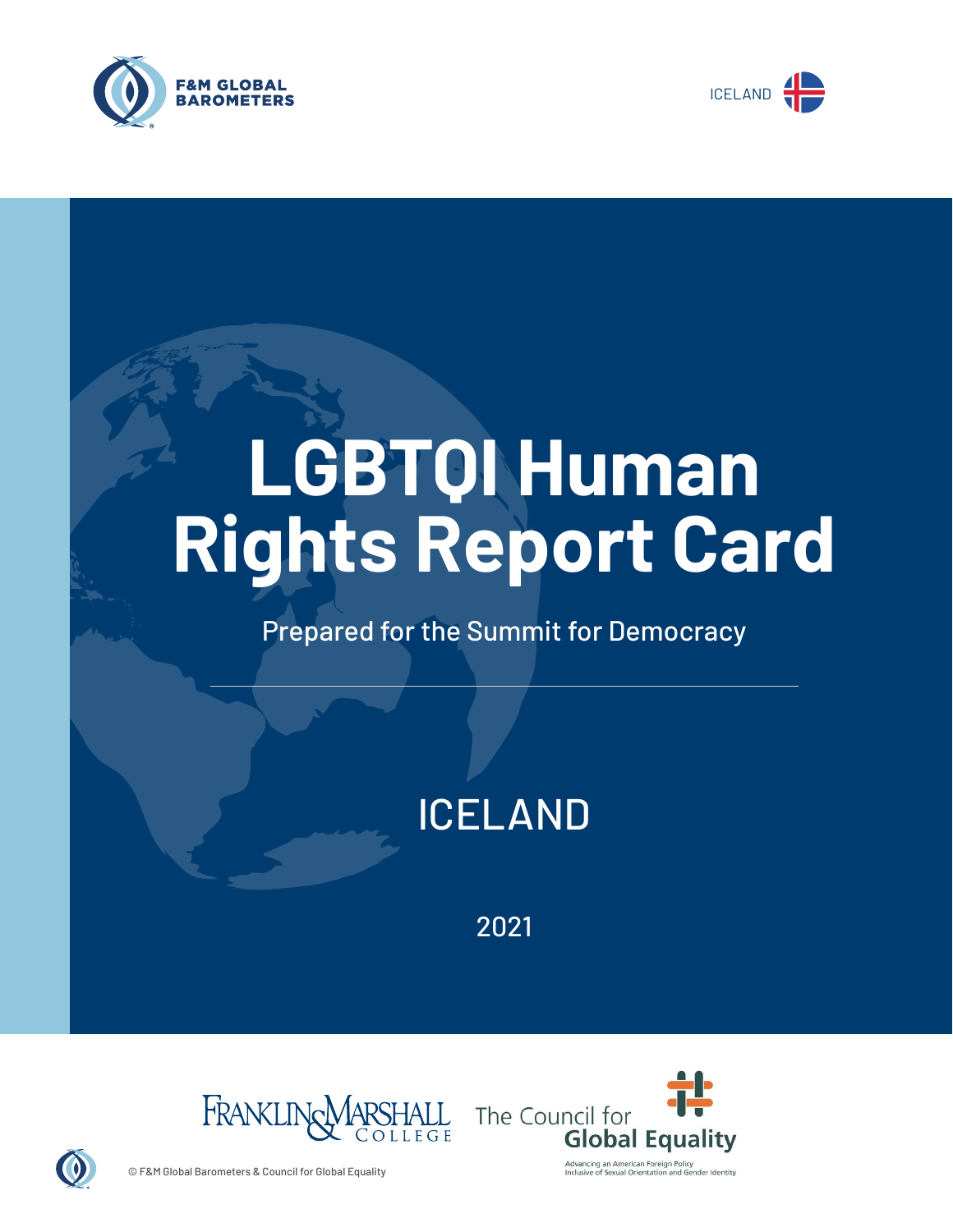



# Iceland

# Report Card on the Human Rights of LGBTQI Peoples

## **OVERVIEW**

Inclusive democracies value the democratic, economic, and social contributions of *all* citizens. Indeed, democracy itself cannot thrive unless the human rights of all people are protected, and this must include protections for often marginalized lesbian, gay, bisexual, transgender, queer, and intersex (LGBTQI) peoples. Advancing rights for the protection of LGBTQI people is also closely correlated to broader democratic dividends, including efforts to address democratic backsliding, fight corruption, and build resilient movements to fight authoritarianism. These themes of the Summit for Democracy are also themes of LGBTQI movements around the world.

This report card provides a concise measurement of the attainment of core human rights protections for LGBTQI individuals. It sets the collective standard for participating states' core legal obligations toward LGBTQI peoples and consequently the ability of LGBTQI citizens to contribute to and benefit from democratic institutions. Countries are graded on three dimensions: Basic Rights, Protection from Violence, and Socio-economic rights. Only one state has achieved all benchmarks. The Summit for Democracy signals the start of a year of action when all states will have an opportunity to demonstrate progress in advancing the human rights and democratic participation of LGBTQI peoples.

The report card is based on **2020** baseline data and will be updated during the year of action to reflect advances over the coming year, culminating in a 2022 report at the end of the Summit process.

| $0 - 59\%$ | $60 - 69\%$ | $70 - 79\%$ | $80 - 89\%$ | $90 - 100\%$ |
|------------|-------------|-------------|-------------|--------------|
| Failing    | Poor        | Fair        | Good        | Excellent    |

# **REPORT CARD SCALE**

# **ADDITIONAL DEMOCRACY INDICATORS**

| Democracy Index<br>Full Democracy 8-10   Flawed Democracy 6-8   Hybrid Democracy 4-6   Authoritarian 0-4 | 2020                   | 9.37/10  |
|----------------------------------------------------------------------------------------------------------|------------------------|----------|
| Freedom House Freedom in the World<br>Free 70-100   Partly Free 40-69   Not Free 0-39                    | 2020                   | 94/100   |
| <b>Corruption Perceptions Index</b><br>Very Clean 100/100   Highly Corrupt 0/100                         | 020<br>$\sim$          | 75/100   |
| <b>Global Acceptance Index</b><br>High Acceptance 10   Low Acceptance 0                                  | 2017-20                | 9.78/10  |
| <b>Fragile States Index</b><br>Sustainable 0-30   Stable 30-60   Warning 60-90   Alert 90-100            | 2020                   | 17.8/100 |
| <b>UNDP Gender Inequality Index</b><br>Very High 0.0   Low 1.0                                           | တ<br>5<br>$\bar{\sim}$ | 0.058/1  |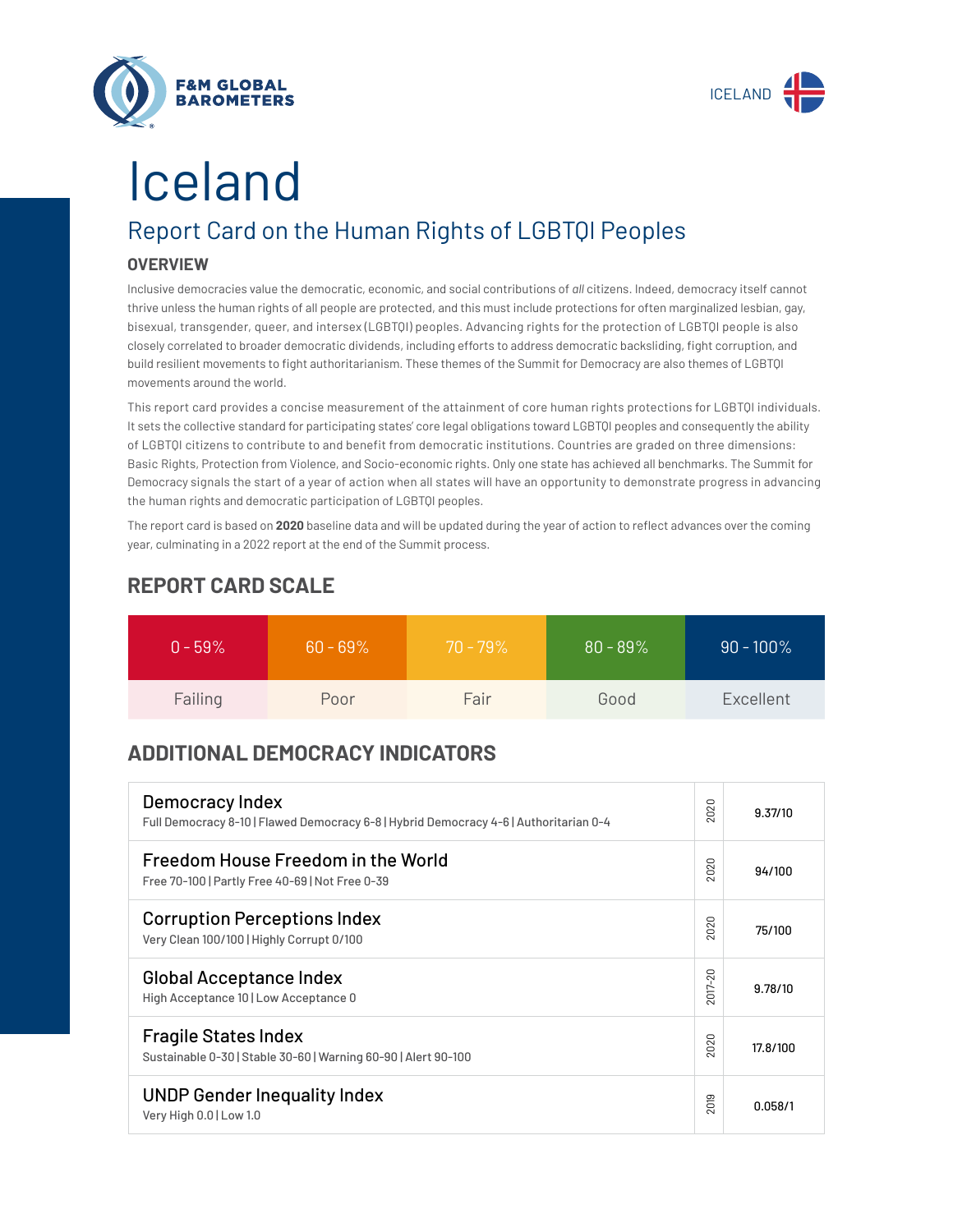



**The report card items are based on 2020 baseline data.**

| 100% | <b>DIMENSION 1: BASIC HUMAN RIGHTS</b>                                                               | <b>YES</b> | N <sub>0</sub> |
|------|------------------------------------------------------------------------------------------------------|------------|----------------|
|      | 1 No criminalization of sexual orientation                                                           |            | $\bigcirc$     |
|      | 2 No criminalization of gender identity or expression                                                |            | o              |
|      | 3 Freedom from arbitrary arrest based on sexual orientation                                          |            | $\bigcirc$     |
|      | 4 Freedom from arbitrary arrest based on gender identity                                             |            | $\bullet$      |
|      | 5 Legal recognition of gender identity                                                               |            | $\bigcirc$     |
|      | 6 No physiological alteration requirement for legal gender recognition                               |            | $\bigcirc$     |
|      | 7 No psychiatric diagnosis requirement for legal gender recognition                                  |            | $\bigcirc$     |
|      | 8 LGBTQI organizations are allowed to legally register                                               |            | $\bullet$      |
|      | 9 LGBTQI organizations are able to peacefully and safely assemble                                    |            | $\Box$         |
|      | 10 Security forces provide protection to LGBTQI pride participants                                   |            | a              |
| 60%  | <b>DIMENSION 2: PROTECTION FROM VIOLENCE</b>                                                         | <b>YES</b> | N <sub>0</sub> |
|      | 11 Ban on gay conversion therapy                                                                     | $\bigcirc$ |                |
|      | 12 Hate crimes legislation includes sexual orientation                                               | O          |                |
|      | 13 Hate crimes legislation includes gender identity                                                  | $\bigcirc$ |                |
|      | 14 Hate crimes legislation includes sex characteristics                                              |            |                |
|      | 15 Hate speech laws include sexual orientation                                                       |            | $\bigcirc$     |
|      | 16 Hate speech laws include gender identity                                                          |            | $\blacksquare$ |
|      | 17 Equality body mandate exists                                                                      |            | $\bigcirc$     |
|      | 18 Prohibition of medically-unnecessary non-consensual medical interventions on intersex individuals |            | $\bigcirc$     |
|      | 19 Gender affirming prison accommodations                                                            |            | $\bigcirc$     |
|      | 20 Asylum for LGBTQI individuals is available within the country                                     |            |                |
| 100% | <b>DIMENSION 3: SOCIO-ECONOMIC RIGHTS</b>                                                            | <b>YES</b> | N <sub>0</sub> |
|      | 21 Workplace non-discrimination laws include sexual orientation                                      |            |                |
|      | 22 Workplace non-discrimination laws include gender identity                                         |            |                |
|      | 23 Workplace non-discrimination laws include sex characteristics                                     |            |                |
|      | 24 Fair housing non-discrimination laws include sexual orientation                                   |            |                |
|      | 25 Fair housing non-discrimination laws include gender identity                                      |            | $\bigcirc$     |
|      | 26 Head of state supports marriage equality                                                          |            |                |
|      | 27 State allows for marriage equality                                                                |            |                |
|      | 28 State prohibits discrimination in healthcare based on sexual orientation                          |            | $\bigcirc$     |
|      | 29 State prohibits discrimination in health care based on gender identity                            |            |                |
|      | 30 Legal classifications (such as an X sex or gender marker) universally available                   |            |                |